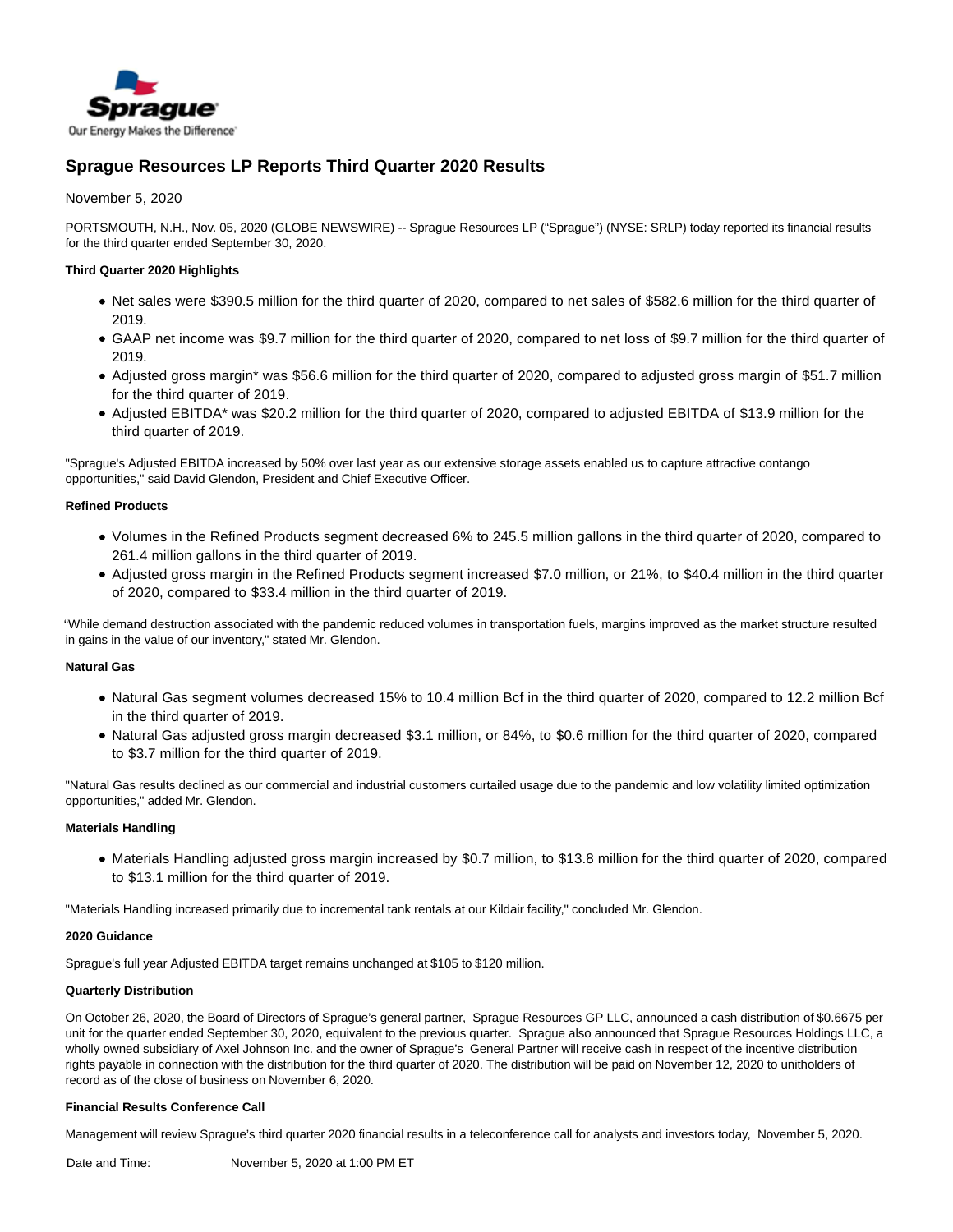Participants can dial in up to 30 minutes prior to the start of the call. The conference call may also be accessed live by webcast link: [https://edge.media-server.com/m](https://www.globenewswire.com/Tracker?data=F-MCN9-CWe8g6JmjrxFQMhLdPK1Jlp3PK9x-26ZxN51h5m6bS5PqOPkxF7i-vCwSz2Qqq3hMiSXIUzBRRSUcZKRsMeoMQs4RCXvQH5uf3bgJ716AdBIktNj5l3E-1r7i8SC4eRqEdPRZh8msAlr9dg==)[mc/p/phdemj5](https://www.globenewswire.com/Tracker?data=9M8csEDctSr1s78Z6xJUEuLeYwmaNlfZuTguq9gunYCZsapaJI6hqwDJjmKrSpJtgwb5Xa5reOkVTr4FHiUDt4OLrMiVYK6dVBgD4OJjGu4=)a</u>. This link is also available on the "Investor Relations - Calendar of Events" page of Sprague's website at [www.spragueenergy.com a](http://www.spragueenergy.com/)nd will be archived on the website for one year. Certain non-GAAP financial information included in the earnings call will we available at the time of the call on the "Investor Relations - Featured Documents" section of Sprague's website.

#### **About Sprague Resources LP**

Sprague Resources LP is a master limited partnership engaged in the purchase, storage, distribution and sale of refined petroleum products and natural gas. Sprague also provides storage and handling services for a broad range of materials.

#### **\*Non-GAAP Financial Measures**

EBITDA, adjusted EBITDA and adjusted gross margin are measures not defined by GAAP. Sprague defines EBITDA as net income (loss) before interest, income taxes, depreciation and amortization.

We define adjusted EBITDA as EBITDA increased for unrealized hedging losses and decreased by unrealized hedging gains (in each case with respect to refined products and natural gas inventory, prepaid forward contracts and natural gas transportation contracts), changes in fair value of contingent consideration, adjusted for the impact of acquisition related expenses, and when applicable, adjusted for the net impact of retroactive legislation that reinstates an excise tax credit program available for certain of our biofuel blending activities that had previously expired.

We define adjusted gross margin as net sales less cost of products sold (exclusive of depreciation and amortization) decreased by total commodity derivative gains and losses included in net income (loss) and increased by realized commodity derivative gains and losses included in net income (loss), in each case with respect to refined products and natural gas inventory, prepaid forward contracts and natural gas transportation contracts. Adjusted gross margin has no impact on reported volumes or net sales.

To manage Sprague's underlying performance, including its physical and derivative positions, management utilizes adjusted gross margin. Adjusted gross margin is also used by external users of our consolidated financial statements to assess our economic results of operations and its commodity market value reporting to lenders. EBITDA and adjusted EBITDA are used as supplemental financial measures by external users of our financial statements, such as investors, trade suppliers, research analysts and commercial banks to assess the financial performance of our assets, operations and return on capital without regard to financing methods, capital structure or historical cost basis; the ability of our assets to generate sufficient revenue, that when rendered to cash, will be available to pay interest on our indebtedness and make distributions to our equity holders; repeatable operating performance that is not distorted by non-recurring items or market volatility; and, the viability of acquisitions and capital expenditure projects.

Sprague believes that investors benefit from having access to the same financial measures that are used by its management and that these measures are useful to investors because they aid in comparing its operating performance with that of other companies with similar operations. The adjusted EBITDA and adjusted gross margin data presented by Sprague may not be comparable to similarly titled measures at other companies because these items may be defined differently by other companies. Please see the attached reconciliations of net income to adjusted EBITDA and operating income to adjusted gross margin.

With regard to guidance, reconciliation of non-GAAP adjusted EBITDA to the closest corresponding GAAP measure (expected net income (loss)) is not available without unreasonable efforts on a forward-looking basis due to the inherent difficulty and impracticality of forecasting certain amounts required by GAAP such as unrealized gains and losses on derivative hedges, which can have a significant and potentially unpredictable impact on our future GAAP financial results.

## **Cautionary Statement Regarding Forward Looking Statements**

Any statements in this press release about future expectations, plans and prospects for Sprague Resources LP or about Sprague Resources LP's future expectations, beliefs, goals, plans or prospects, constitute forward-looking statements within the meaning of Section 21E of the Securities Exchange Act of 1934. Any statements that are not statements of historical fact (including statements containing the words "believes," "plans," "anticipates," "expects," "estimates" and similar expressions) should also be considered forward-looking statements. These forward-looking statements involve risks and uncertainties and other factors that are difficult to predict and many of which are beyond management's control. Although Sprague believes that the assumptions underlying these statements are reasonable, investors are cautioned that such forward-looking statements are inherently uncertain and involve risks that may affect our business prospects and performance causing actual results to differ from those discussed in the foregoing release. Such risks and uncertainties include, by way of example and not of limitation: increased competition for our products or services; adverse weather conditions; changes in supply or demand for our products or services; nonperformance by major customers or suppliers; changes in operating conditions and costs; changes in the level of environmental remediation spending; potential equipment malfunction and unexpected capital expenditures; our ability to complete organic growth and acquisition projects; our ability to integrate acquired assets; potential labor issues; the legislative or regulatory environment; terminal construction/repair delays; political and economic conditions; and, the impact of security risks including terrorism, international hostilities and cyber-risk. These are not all of the important factors that could cause actual results to differ materially from those expressed in forward looking statements. Other applicable risks and uncertainties have been described more fully in Sprague's most recent Annual Report on Form 10-K filed with the U.S. Securities and Exchange Commission ("SEC") on March 5, 2020 and in the Partnership's subsequent Form 10-Q, Form 8-K and other documents filed with the SEC. Sprague undertakes no obligation and does not intend to update any forward-looking statements to reflect new information or future events. You are cautioned not to place undue reliance on these forward-looking statements, which speak only as of the date of this press release.

(Financial Tables Below)

**Sprague Resources LP Summary Financial Data Three and Nine Months Ended September 30, 2020 and 2019**

| Three Months Ended September 30, |      | Nine Months Ended September 30, |      |  |  |  |  |  |
|----------------------------------|------|---------------------------------|------|--|--|--|--|--|
| 2020                             | 2019 | 2020                            | 2019 |  |  |  |  |  |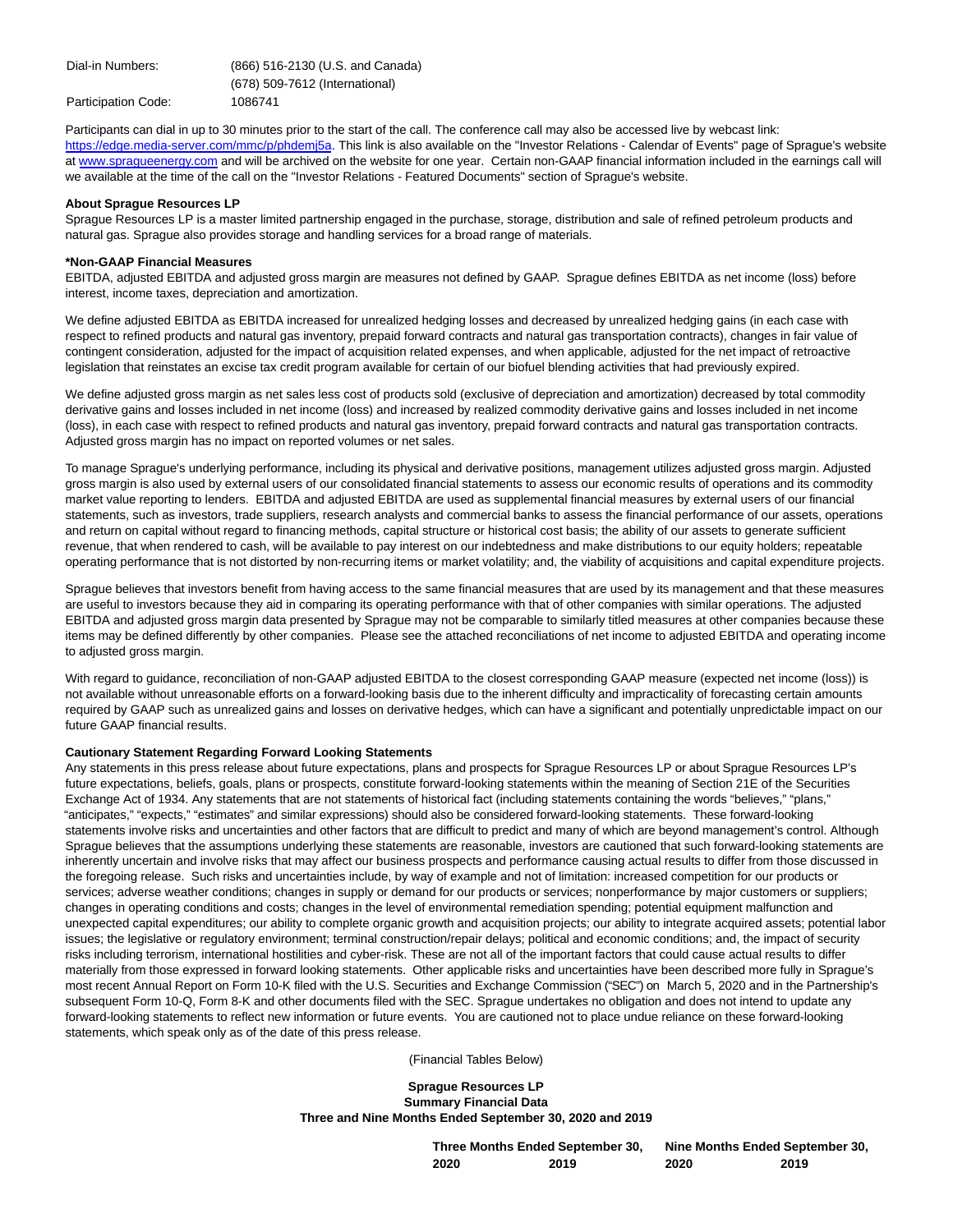|                                                                       | (unaudited)<br>(\$ in thousands) | (unaudited) | (unaudited)<br>(\$ in thousands) | (unaudited) |  |
|-----------------------------------------------------------------------|----------------------------------|-------------|----------------------------------|-------------|--|
| <b>Income Statements Data:</b>                                        |                                  |             |                                  |             |  |
| Net sales                                                             | \$390,458                        | \$582,590   | \$1,708,551                      | \$2,502,916 |  |
| Operating costs and expenses:                                         |                                  |             |                                  |             |  |
| Cost of products sold (exclusive of depreciation and<br>amortization) | 324,681                          | 534,420     | 1,499,934                        | 2,302,192   |  |
| Operating expenses                                                    | 18,504                           | 20,461      | 57,787                           | 65,325      |  |
| Selling, general and administrative                                   | 18,045                           | 17,570      | 57,002                           | 56,309      |  |
| Depreciation and amortization                                         | 8,470                            | 8,466       | 25,585                           | 25,263      |  |
| Total operating costs and expenses                                    | 369,700                          | 580,917     | 1,640,308                        | 2,449,089   |  |
| Operating income                                                      | 20,758                           | 1,673       | 68,243                           | 53,827      |  |
| Other Income                                                          | —                                |             | 64                               | 128         |  |
| Interest income                                                       | 34                               | 121         | 282                              | 447         |  |
| Interest expense                                                      | (9, 552)                         | (9,918)     | (31, 626)                        | (31, 915)   |  |
| Income (loss) before income taxes                                     | 11,240                           | (8, 124)    | 36,963                           | 22,487      |  |
| Income tax provision                                                  | (1, 567)                         | (1,610)     | (5,680)                          | (3,078)     |  |
| Net income (loss)                                                     | 9,673                            | (9,734)     | 31,283                           | 19,409      |  |
| Incentive distributions declared                                      | (2,074)                          |             | (6, 218)                         | (4, 110)    |  |
| Limited partners' interest in net income (loss)                       | \$7,599                          | \$ (9,734)  | \$25,065                         | \$15,299    |  |
| Net income (loss) per limited partner unit:                           |                                  |             |                                  |             |  |
| Common - basic                                                        | \$0.33                           | \$ (0.43)   | \$1.10                           | \$0.67      |  |
| Common - diluted                                                      | \$0.33                           | \$ (0.43)   | \$1.09                           | \$0.67      |  |
| Units used to compute net income per limited partner unit:            |                                  |             |                                  |             |  |
| Common - basic                                                        | 22,922,902                       | 22,733,977  | 22,889,053                       | 22,733,977  |  |
| Common - diluted                                                      | 23,031,916                       | 22,733,977  | 22,970,943                       | 22,757,779  |  |
| Distribution declared per unit                                        | \$0.6675                         | \$0.6675    | \$2.0025                         | \$2.0025    |  |

#### **Sprague Resources LP Volume, Net Sales and Adjusted Gross Margin by Segment Three and Nine Months Ended September 30, 2020 and 2019**

|                                                                       |             | Three Months Ended September 30, | Nine Months Ended September 30, |             |  |  |  |  |  |
|-----------------------------------------------------------------------|-------------|----------------------------------|---------------------------------|-------------|--|--|--|--|--|
|                                                                       | 2020        | 2019                             | 2020                            | 2019        |  |  |  |  |  |
|                                                                       | (unaudited) | (unaudited)                      | (unaudited)                     | (unaudited) |  |  |  |  |  |
|                                                                       |             | (\$ and volumes in thousands)    |                                 |             |  |  |  |  |  |
| <b>Volumes:</b>                                                       |             |                                  |                                 |             |  |  |  |  |  |
| Refined products (gallons)                                            | 245,460     | 261,379                          | 990,273                         | 1,090,433   |  |  |  |  |  |
| Natural gas (MMBtus)                                                  | 10,381      | 12,202                           | 39,850                          | 44,935      |  |  |  |  |  |
| Materials handling (short tons)                                       | 449         | 584                              | 1,726                           | 2,029       |  |  |  |  |  |
| Materials handling (gallons)                                          | 108,020     | 117,897                          | 335,339                         | 368,807     |  |  |  |  |  |
| <b>Net Sales:</b>                                                     |             |                                  |                                 |             |  |  |  |  |  |
| Refined products                                                      | \$331,536   | \$515,021                        | \$1,466,367                     | \$2,219,457 |  |  |  |  |  |
| Natural gas                                                           | 40,592      | 48,987                           | 184,358                         | 221,262     |  |  |  |  |  |
| Materials handling                                                    | 13,880      | 13,119                           | 42,411                          | 43,913      |  |  |  |  |  |
| Other operations                                                      | 4,450       | 5,463                            | 15,415                          | 18,284      |  |  |  |  |  |
| Total net sales                                                       | \$390,458   | \$582,590                        | \$1,708,551                     | \$2,502,916 |  |  |  |  |  |
| Reconciliation of Operating Income to Adjusted Gross Margin:          |             |                                  |                                 |             |  |  |  |  |  |
| <b>Operating income</b>                                               | \$20,758    | \$1,673                          | \$68,243                        | \$53,827    |  |  |  |  |  |
| Operating costs and expenses not allocated to operating segments:     |             |                                  |                                 |             |  |  |  |  |  |
| Operating expenses                                                    | 18,504      | 20,461                           | 57,787                          | 65,325      |  |  |  |  |  |
| Selling, general and administrative                                   | 18,045      | 17,570                           | 57,002                          | 56,309      |  |  |  |  |  |
| Depreciation and amortization                                         | 8,470       | 8,466                            | 25,585                          | 25,263      |  |  |  |  |  |
| Add/(deduct):                                                         |             |                                  |                                 |             |  |  |  |  |  |
| Change in unrealized (loss) gain on inventory                         | (17,680)    | (3, 428)                         | 1,097                           | 1,169       |  |  |  |  |  |
| Change in unrealized value on natural gas<br>transportation contracts | 8,498       | 7,005                            | (4,824)                         | (6, 429)    |  |  |  |  |  |
| Total adjusted gross margin:                                          | \$56,595    | \$51,747                         | \$204,890                       | \$195,464   |  |  |  |  |  |
| <b>Adjusted Gross Margin:</b>                                         |             |                                  |                                 |             |  |  |  |  |  |
| Refined products                                                      | \$40,449    | \$33,400                         | \$129,099                       | \$105,783   |  |  |  |  |  |
| Natural gas                                                           | 588         | 3,681                            | 28,130                          | 40,649      |  |  |  |  |  |
| Materials handling                                                    | 13,811      | 13,101                           | 42,287                          | 43,886      |  |  |  |  |  |
| Other operations                                                      | 1,747       | 1,565                            | 5,374                           | 5,146       |  |  |  |  |  |